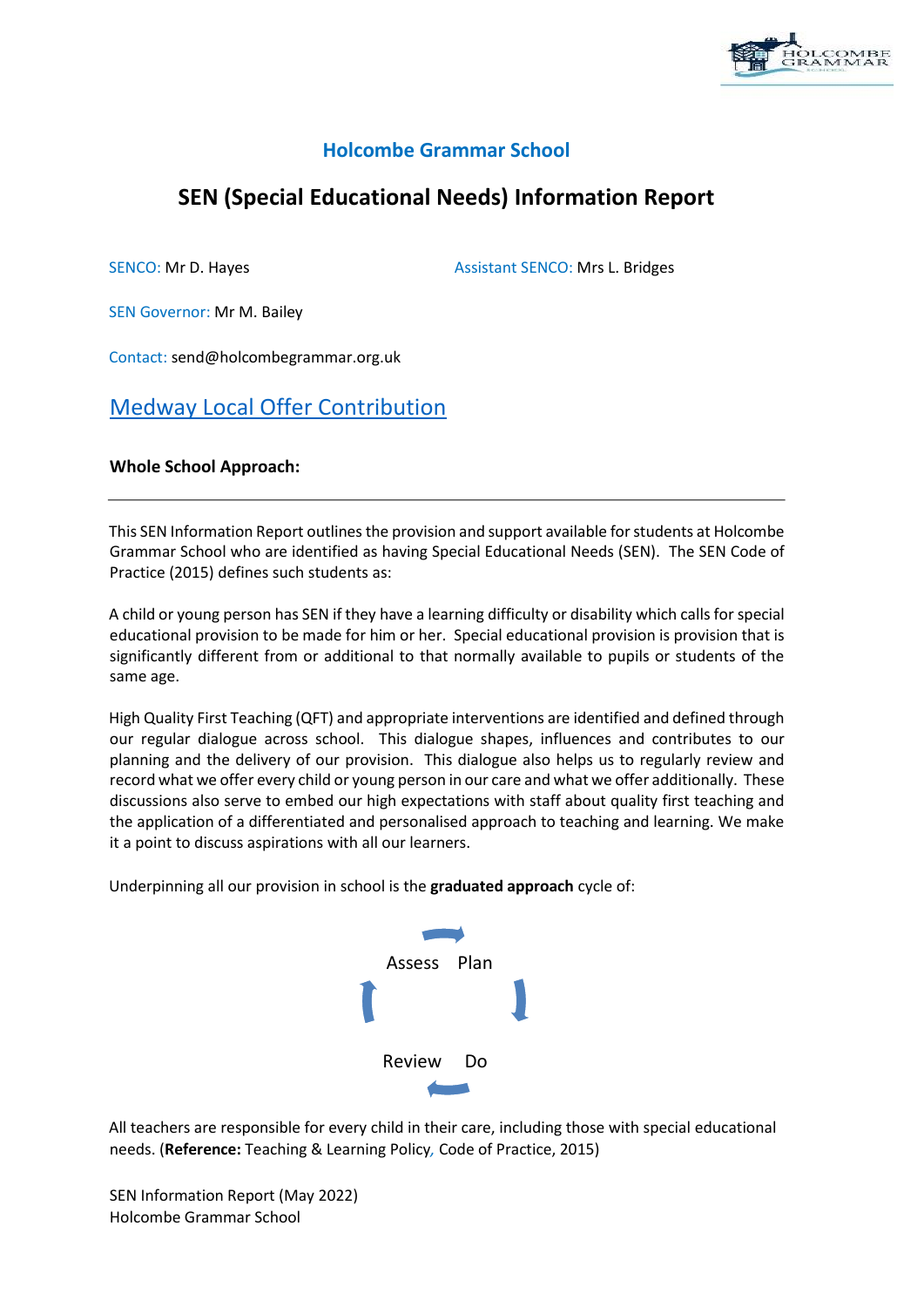

### **Assess:**

- Information is collated from all teaching staff who teach students with SEN status ('K' SEN Action or 'M' SEN Monitoring)
- Information is collated from Form Tutors and the pastoral team responsible for students with SEN status
- Current rate of progress for all subjects acquired
- Information is sought from students with SEN status what is working well / what needs to be done differently
- Any outside specialist assessments requested where appropriate (i.e. Educational Psychology, NELFT, Behaviour Support Service, Speech and Language, Marlborough Outreach Team)
- Current Provision Map for all students with SEN 'K' status reviewed what has been tried already and what was the impact of this intervention?

#### **Plan:**

- Using the information acquired decisions are then made regarding whether the provision in place needs to be adapted to allow the student to make better progress/achieve their full potential
- Parents formally notified of SEN support to be provided. Parents and students consulted on any adjustments, interventions and support to be put in place
- All staff working with the student are made aware of their needs, the outcomes sought, the support provided and any teaching strategies/approaches that are required
- Planning is put in place at this stage will be until the next APDR cycle
- Planning is recorded formally on an APDR form
- Changes are reported on the SEN register and students provision maps by SENCO/Assistant SENCO

#### **Do:**

- All of the planning is now in place and being actioned on a daily basis by teaching staff, LSAs and other school support staff
- Teachers informed of updates/changes on the SEN register and provision map by SENCO/Assistant SENCO

### **Review:**

- The effectiveness of the support and interventions and their impact on the student's progress is reviewed in line with the agreed date.
- The impact of the APDR process will be formally reviewed regularly and as appropriate for each student
- Grades for all students with SEN status are reviewed informally by the SENCO/Assistant SENCO/LSAs/HoY/HoDs on a termly basis (ie 3 times a year)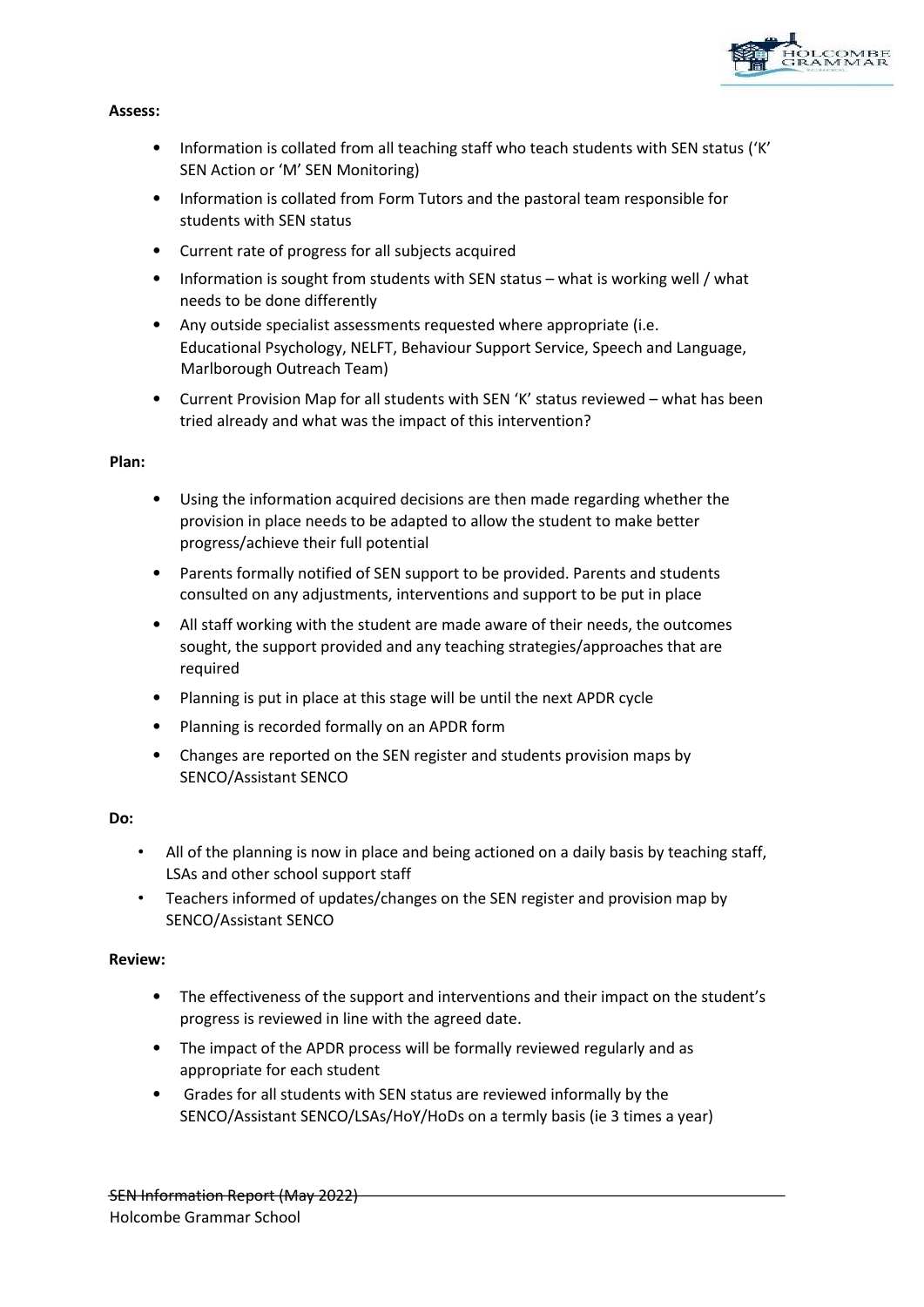

Having consulted with children, young people and their parents, all our additional provision (internal or external) is based on an agreed outcomes approach. Where the needs of a student are more complex and they require support from an external agency / provider the school will endeavour to obtain this support. Holcombe Grammar School will involve parents and students at all stages of the decision making process for external agency support. The affordability of this provision is monitored by the SENCO; all provision for all SEN students is logged and costed on the SEN provision map which is updated after each APDR round.

## **Special Educational Needs:**

Children and young people's SEN are generally thought of in the following four broad areas of need and support:

- 1. Communication and interaction; for example autistic spectrum disorder (ASD) and speech and language difficulties
- 2. Cognition and learning; for example dyslexia and dyspraxia
- 3. Social, emotional and mental health; for example attention deficit hyperactivity disorder (ADHD)
- 4. Sensory and/or physical needs; for example visual impairments, hearing impairments, processing difficulties and epilepsy

(**Reference:** SEN Policy September 2019)

As of May 2022 we have 112 children or young people receiving some form of SEN Support.

We have internal processes for monitoring quality of provision and assessment of need*.* These include, but are not limited to, our SEN referral form and Assess, Plan, Do and Review and a termly data analysis for all SEN students.

### **SEN Provision**

Our approach to identification and assessment of special educational needs is set out in our [SEN](https://www.holcombegrammar.org.uk/policies/)  [Policy.](https://www.holcombegrammar.org.uk/policies/) The policy sets out our approach to:

- identifying and providing for students who have special educational needs and additional needs.
- working within the guidance provided in the SEND Code of Practice, 2015.
- operating a "whole student, whole school" approach to the management and provision of support for special educational needs.
- providing support and advice for all staff working with special educational needs students.

# **Arrangements for as arrangements for assessing and reviewing the progress of pupils with SEN**

Every student in the school has their progress tracked six times per year. In addition to this, students with special educational needs may have more frequent assessments of their progress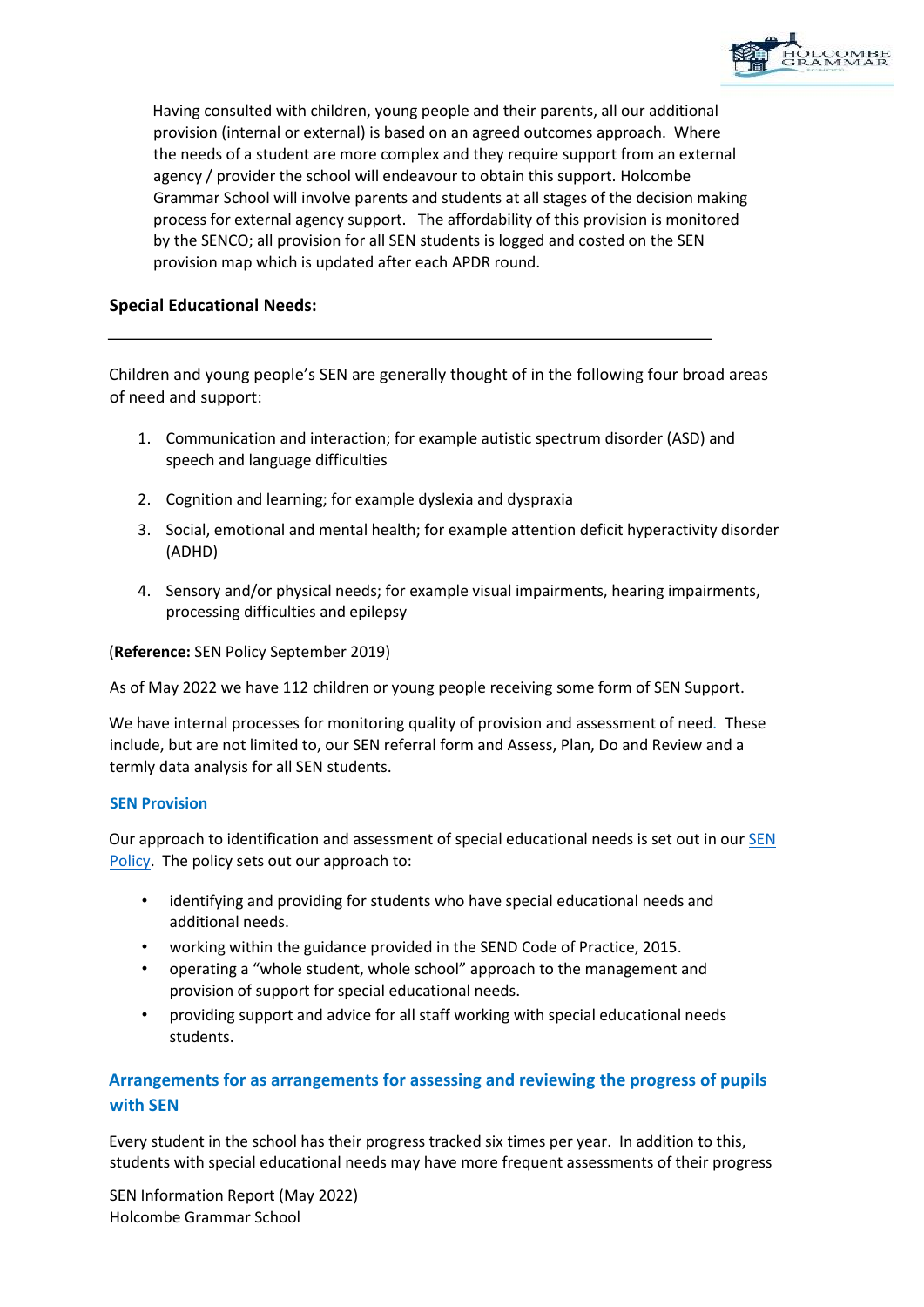

to see if students are increasing their level of skills in key areas. If these assessments do not show adequate progress is being made the Student Passport and Individual Provision Map will be reviewed and adjusted.

### **Holcombe Grammar School approach to teaching pupils with SEN**

High quality teaching, differentiated for individual pupils, is the first step in responding to pupils who have or may have SEN. Additional intervention and support cannot compensate for a lack of good quality teaching. Schools should regularly and carefully review the quality of teaching for all pupils, including those at risk of underachievement. This includes reviewing and, where necessary, improving, teachers' understanding of strategies to identify and support vulnerable pupils and their knowledge of the SEN most frequently encountered. SEN Code of Practice (2015, 6.37)

Holcombe Grammar School employs some additional teaching approaches, as advised by internal and external assessments e.g. one to one tutoring, mentoring, small group teaching, use of ICT software learning packages. These are delivered by additional staff employed through the funding provided to the school as 'notional SEN funding'

# **How Holcombe Grammar School adapts the curriculum and learning environment for pupils with SEN**

At Holcombe Grammar School we follow the advice from Medway LEA on how to adapt the curriculum and the learning environment for pupils with special educational needs. We also incorporate the advice provided as a result of assessments, both internal and external, and the strategies described in statements of special educational needs and Education, Health and Care Plans

### **Additional support for learning that is available to pupils with SEN at Holcombe Grammar School**

As part of our budget we receive 'notional SEN funding'. This funding is used to ensure that the quality of teaching is good in the school and that there are sufficient resources to deploy additional and different teaching for pupils requiring SEN support. The amount of support required for each student to make good progress will be different in each case and a full list of the interventions we can offer is on our provision map. In very few cases a very high level of resource is required. The funding arrangements require schools to provide up to £6000 per year of resource for pupils with high needs, and above that amount the Local Authority should provide top up to the school.

# **How Holcombe Grammar School enables pupils with special educational needs to engage in the activities of the school (including physical activities) together with children who do not have special educational needs**

All clubs, trips and activities offered to students at Holcombe Grammar School are available to students with or without an Education, Health and Care Plan. Where it is necessary, the school will use the resources available to it to provide additional adult support to enable the safe participation of the student in the activity.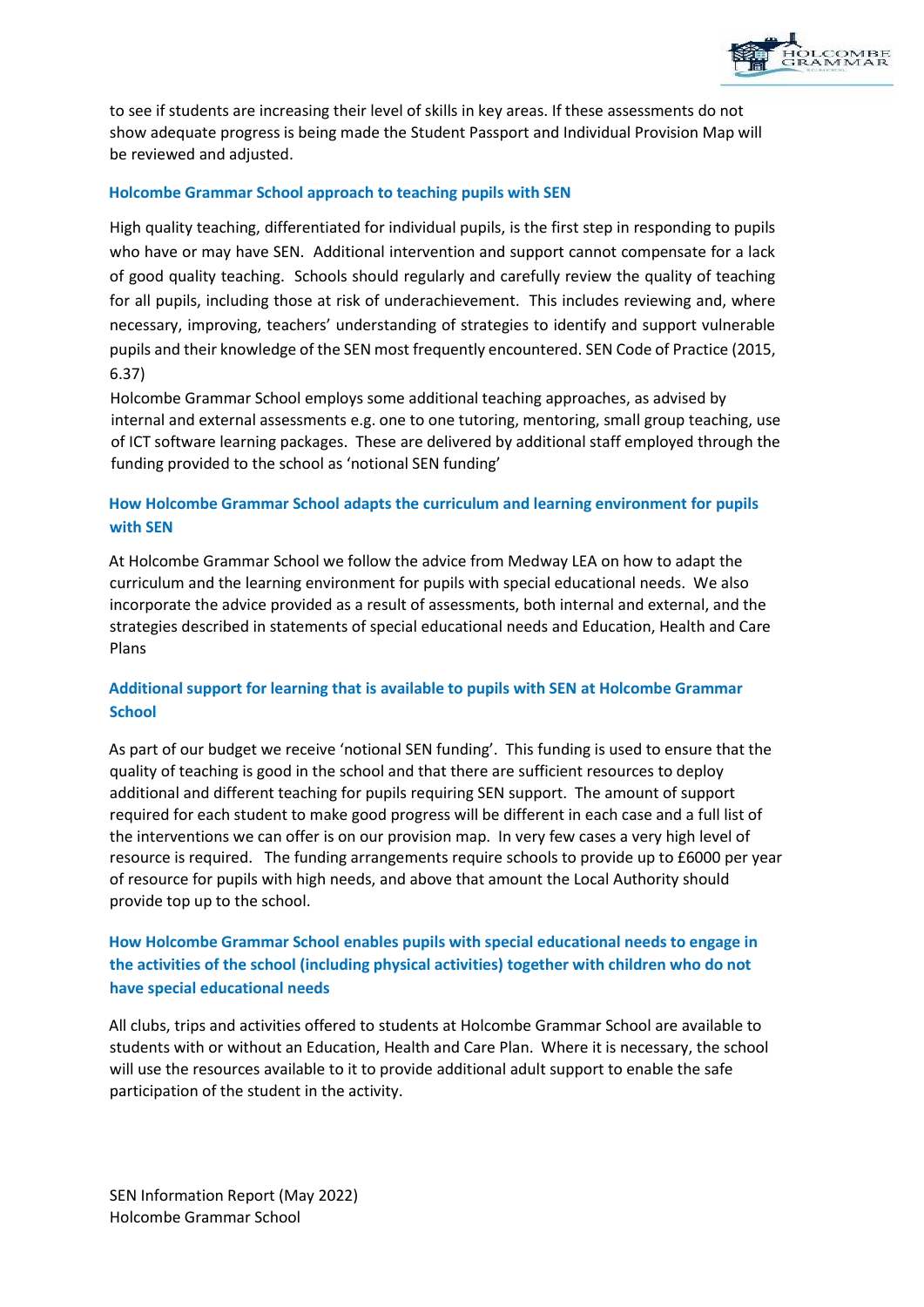

## **Support that is available for improving the emotional, mental and social development (SEMH) of pupils with SEN**

At Holcombe Grammar School we understand that an important feature of the school is to enable all pupils to develop emotional resilience and social skills, both through direct teaching for instance Life Skills and Personal Development, and indirectly with each conversation adults have with students throughout the day.

Children and young people may experience a wide range of social and emotional difficulties which manifest themselves in many ways. These may include becoming withdrawn or isolated, as well as displaying challenging, disruptive or disturbing behaviour. These behaviours may reflect underlying mental health difficulties such as anxiety or depression, self-harming, substance misuse, eating disorders or physical symptoms that are medically unexplained. Other children and young people may have disorders such as attention deficit disorder, attention deficit hyperactive disorder or attachment disorder.

For some students with the most need for help in this area we also can provide the following: mentor time with an appropriate member of staff, external referral to NELFT, time-out, safe space (The Bridge, The Haven and Student Services) for students to use when upset, referral to Therapeutic Counselling, a 'go-to-person,' SULP, Student Services and The Hive.

Students in the early stages of emotional and social development because of their special educational needs will be supported to enable them to develop and mature appropriately. This will usually require additional and different resources, beyond that required by students who do not need this support.

### **Consulting with children, young people and their parents**

Involving parents and learners in the dialogue is central to our approach and we do this through the SENCO and Assistant SENCO being available at appropriate Parent Consultation Events, review of student's school –based plans where applicable and annual reviews of EHCP students, which, wherever possible, will also include external agencies involved with the student. All such provision will be recorded, tracked and evaluated on a Provision Map.

All parents of students at Holcombe Grammar School are invited to discuss the progress of their children once a year and receive a written report once a year. In addition, we are happy to arrange meetings outside these times.

There are external support services available for parents of children with SEN. The contact details for these services can be found in Medway's Local Offer.

### **Staff contacts and development**

The SEN provision within our school is co-ordinated by the SENCO. Our SENCO is Mr D. Hayes (NASENCo) who can be contacted at the school by phone: 0333 360 2130 or by email at [send@holcombegrammar.org.uk](mailto:send@holcombegrammar.org.uk)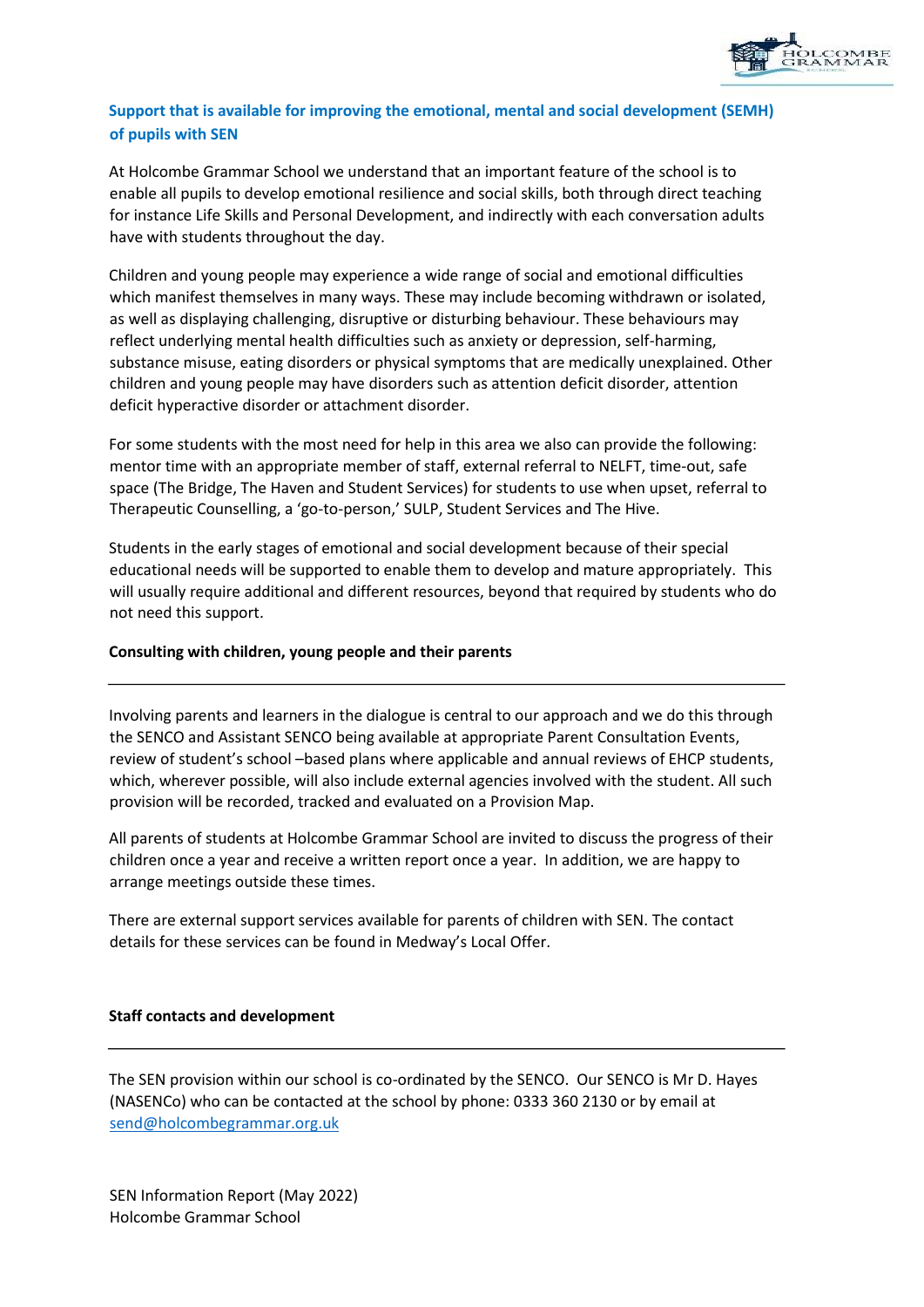

We are committed to developing the ongoing expertise of our staff. This year, we have put in additional training into quality first teaching by ensuring whole-school CPD on topics that have included thinking skills, differentiation, student feedback, empathy and new progress measures.

In addition, the teaching staff have attended (virtual, where appropriate) specific training on SEN support and the new SEN Code of Practice. Individual members of staff have had specialist training in Emotional First Aid, Reading Programmes, Social Use of Language Programme, Anger Management and Therapeutic Counselling. Further training and development needs are identified and implemented as necessary.

Where a training need is identified beyond staff within the Academy we will look to find a provider who is able to deliver it. Training providers we can approach are; Marlborough Autism Outreach Team, Educational Psychologist, Speech and Language therapist, Occupational therapists, dyslexia specialists and Behaviour specialists. The cost of training is covered by the notional SEN funding.

### **Staff deployment**

Considerable thought, planning and preparation goes into utilising our support staff to ensure children achieve the best outcomes, gain independence and are prepared for adulthood from the earliest possible age.

### **School Partnerships and Transitions**

The School works with a number of external partners including (but not limited to) NELFT, Occupational Therapy, Educational Psychologist, AAP, Exam Concessions testing, School Nurse, Hearing Impairment Service, Visual Impairment Team, Speech & Language Therapist (SALT), Medway Inclusions, Schools Support Group (SSG) and the Marlborough Outreach Team.

Extending our school approach, we commission using an outcomes-based approach. This enables us to hold our partners and ourselves to account.

We believe this has benefited our children/young people and their families in the following ways:

- the early identification of children and young people's needs and early intervention to support them
- greater choice and control for young people and parents over support
- collaboration between education, health and social care services to provide support

The School works closely with the local authority which retains a strategic role across its area to support SEN provision. Details of that support are set out in the local authority's local offer which can be found at [Medway Local Offer.](https://www.medway.gov.uk/info/200307/local_offer)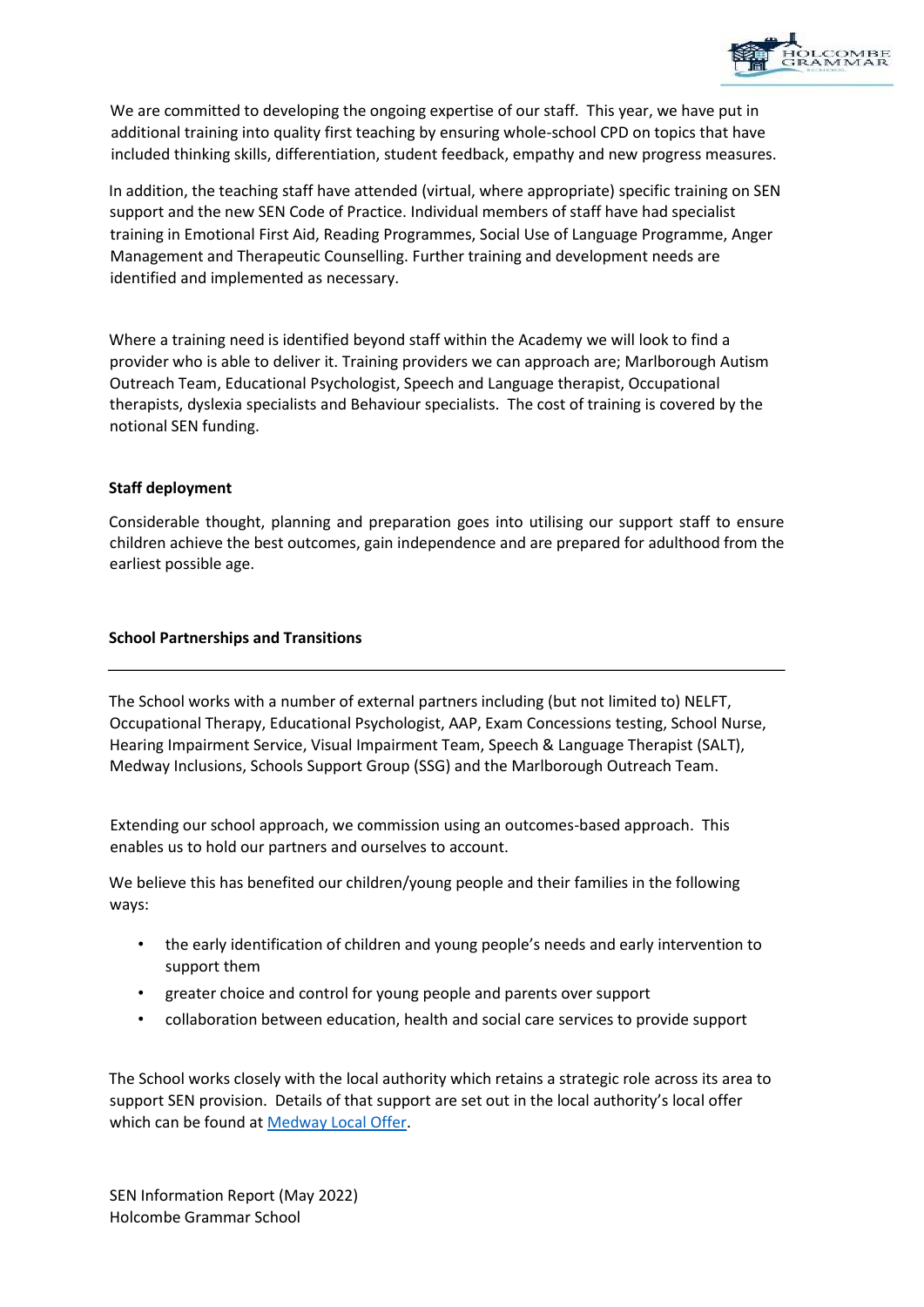

Our academic assessment for children and young people with special educational needs is moderated through our cluster of schools and neighbouring partners.

This year, we worked with our feeder partners to welcome children and young people with special educational needs or disabilities and we have supported Year 11 students and  $6<sup>th</sup>$  Form young people transition to the next phase in education or employment.

Our approach involves closely monitoring children and young people's destination data by ensuring all relevant information is shared with the next education setting to support their onward destination.

### **Complaints**

The normal arrangements for the treatment of complaints at Holcombe Grammar School are used for complaints about provision made for special educational needs. We encourage parents to discuss their concerns with the class or subject teacher, the SENCO, the Head of Year or the Principal to resolve the issue before making the complaint formal to the Chair of the Governing Body.

If the complaint is not resolved after it has been considered by the governing body, then a disagreement resolution service or mediation service can be contracted. If it remains unresolved after this, the complainant can appeal to the First–tier Tribunal (Special Educational Needs) if the case refers to disability discrimination, or to the Secretary of State for all other cases.

There are some circumstances, usually for children who have an EHCP, where there is a statutory right for parents to appeal against a decision of the Local Authority. Complaints which fall within this category cannot be investigated by the school.

### **Challenges this year**

Challenges for our school have included lack of identification of SEN for Year 7 students in their primary schools, and below expected progress for SEN students evidenced by in house data. We have also experienced a significant rise in the number of young people reporting Mental Health challenges, such as anxiety:

We intend to address this through

- Early identification through SEN referral and testing
- Additional support strategies for SEN students to be shared with staff in CPD
- Greater liaison between SENCO and HODS to target progress
- Closer monitoring of SEN progress through termly extended leadership review
- Bespoke and small group workshops to focus on building resilience and strategies to support Mental Health challenges

We have included an addendum to cover the specific challenges posed by Coronavirus and remote/hybrid learning.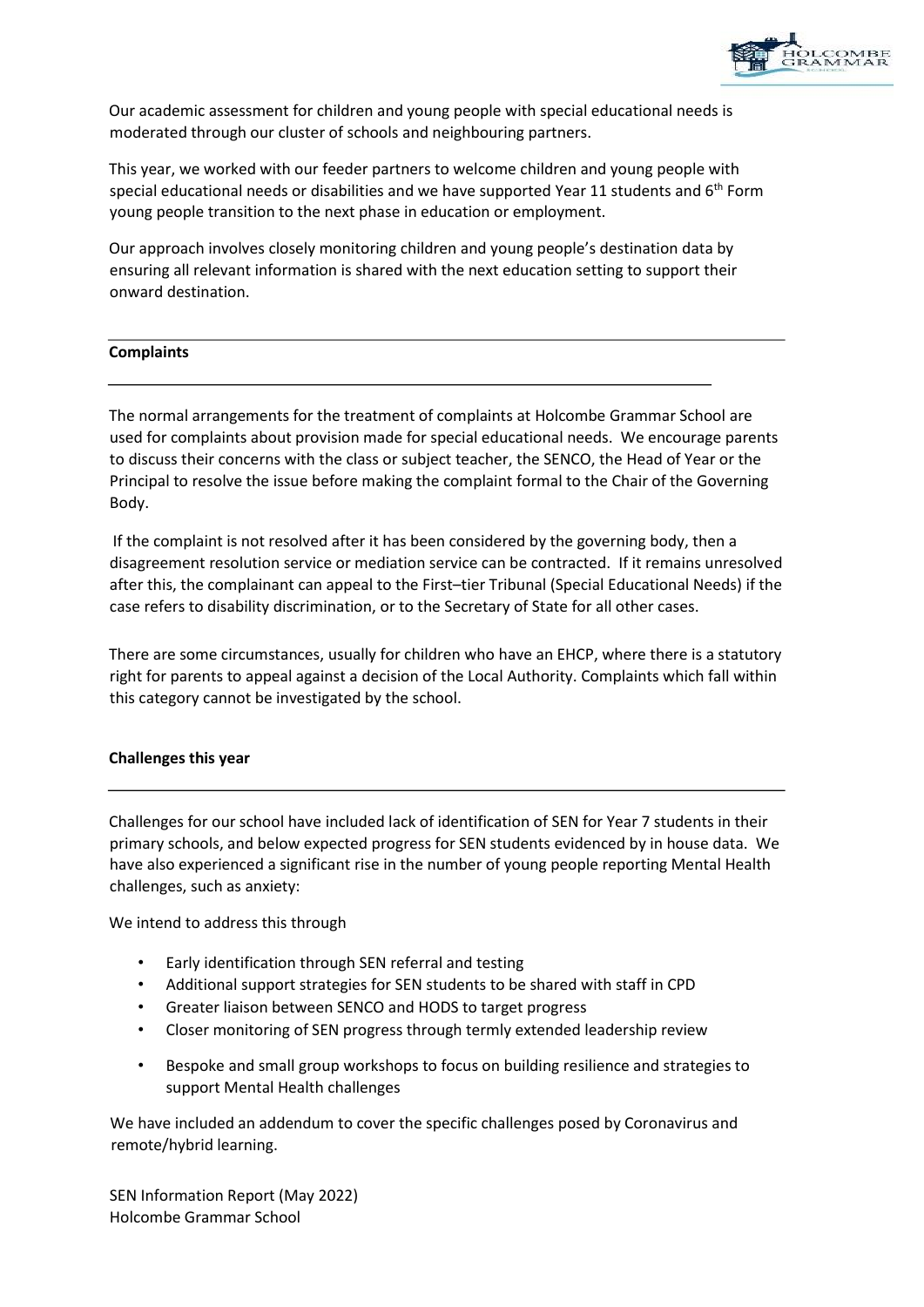

### **Further development**

Our strategic plans for developing and enhancing SEN provision in our school next year include

- Bespoke CPD for LSA's, to be identified through performance management
- Ongoing and regular review of SEN provision The Bridge, Student Services and The Haven
- Targeted QA of SEN books by SENCO and SEND team
- Whole school CPD in supporting students with SEN including behaviour management and de-escalation techniques
- Continued development of our remote and hybrid learning provision for students with special educational needs

#### **Relevant school policies underpinning this SEN Information Report include:**

- Teaching & Learning Policy
- Behaviour Policy
- Medical Policy
- Admissions Policy
- Safeguarding Policy
- Accessibility Plan

#### **Legislative Acts taken into account when compiling this report include:**

- Children & Families Act 2014
- Equality Act 2010
- Mental Capacity Act 2005
- SEND Code of Practice 0-25 (September 2014)
- Statutory Guidance on Supporting pupils at school with medical conditions (April 2014)
- Teachers Standards 2012

#### **Date presented to/approved by Governing Body: TBC**

**Date of next review: June 2023**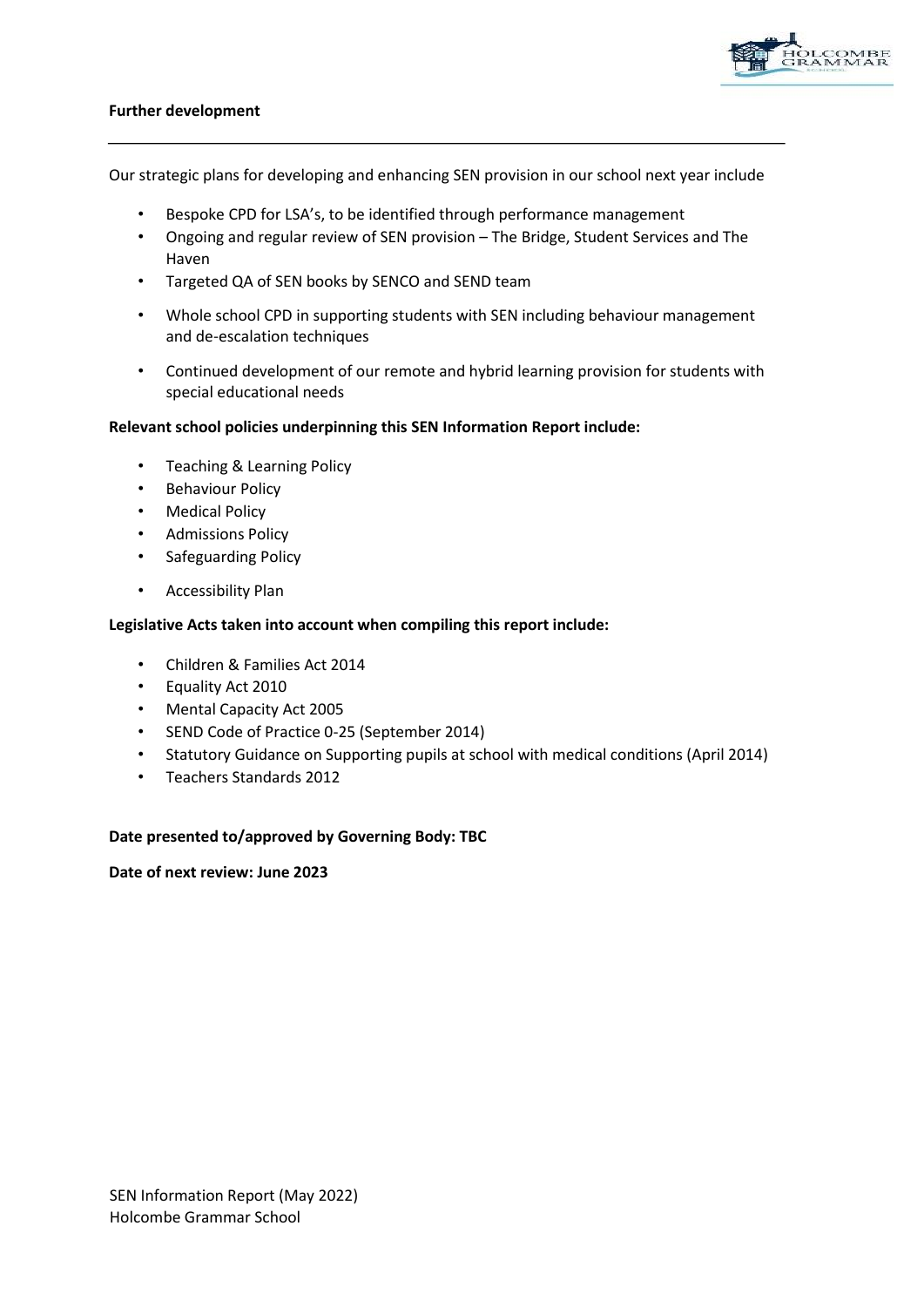

### **Special Educational Needs 2022 Covid-19 Addendum**

At Holcombe Grammar School, our aim is to be an inclusive school. We actively seek to remove barriers to learning and participation that can hinder or exclude individual pupils, or groups of pupils. This means that equality of opportunity must be a reality for our children. Every child has an entitlement to the full curriculum and the needs of each individual child are recognised and met using a variety of approaches and differentiated teaching, in partnership with parents and other professionals. It is necessary, in light of the Covid-19 pandemic, to make some adjustments to the SEN policy. These adjustments are set out below:

School will offer onsite provision to all children with EHC plans whose risk assessment determines that attending school is the right course of action, and where parents/carers are in agreement and wish to access this provision.

The SENCo, working alongside the local authority, will keep appropriate risk assessments for EHCP pupils up-to-date to reflect any changes in circumstances.

The SEN Team, through (at least) weekly phone calls, will engage proactively with parents and carers to support pupils with an EHCP with their emotional wellbeing, engagement in learning and plans for returning to school when appropriate. Where appropriate, home communication will take place on a more regular basis according to need.

Coronavirus (COVID-19) makes it more difficult for school to provide the specified special educational and health provision in an EHC plan. Possible reasons why this might be more difficult are:

- The child is not currently attending school.
- The following of 'social distancing' guidelines disrupts schools normal 1:1 or small group provision for those who are still attending and make certain interventions impractical.
- The resources to secure the provision are reduced, for example because of illness, self-isolation or the need to direct staff resource at responding to the pressures generated by coronavirus (COVID-19).

Schools will ensure that parents are informed of services for additional support, for example around anxiety, mental health and behaviour. This will centre around the Local Offer and related services.

Coronavirus (COVID-19) is limiting the level of service that can be provided by outside agencies (such as Educational Psychologists and SALT) who provide advice and information for students with SEN. The SENCo and SEN Team will continue to liaise with these services and pass advice and guidance onto staff, parents and carers.

Teaching staff will provide differentiated learning for those students with SEN accessing both onsite and remote provision. It may be difficult for schools to provide the provision on Pupil Passports/Behaviour support plans/Pastoral Support Plans due to the following reasons: